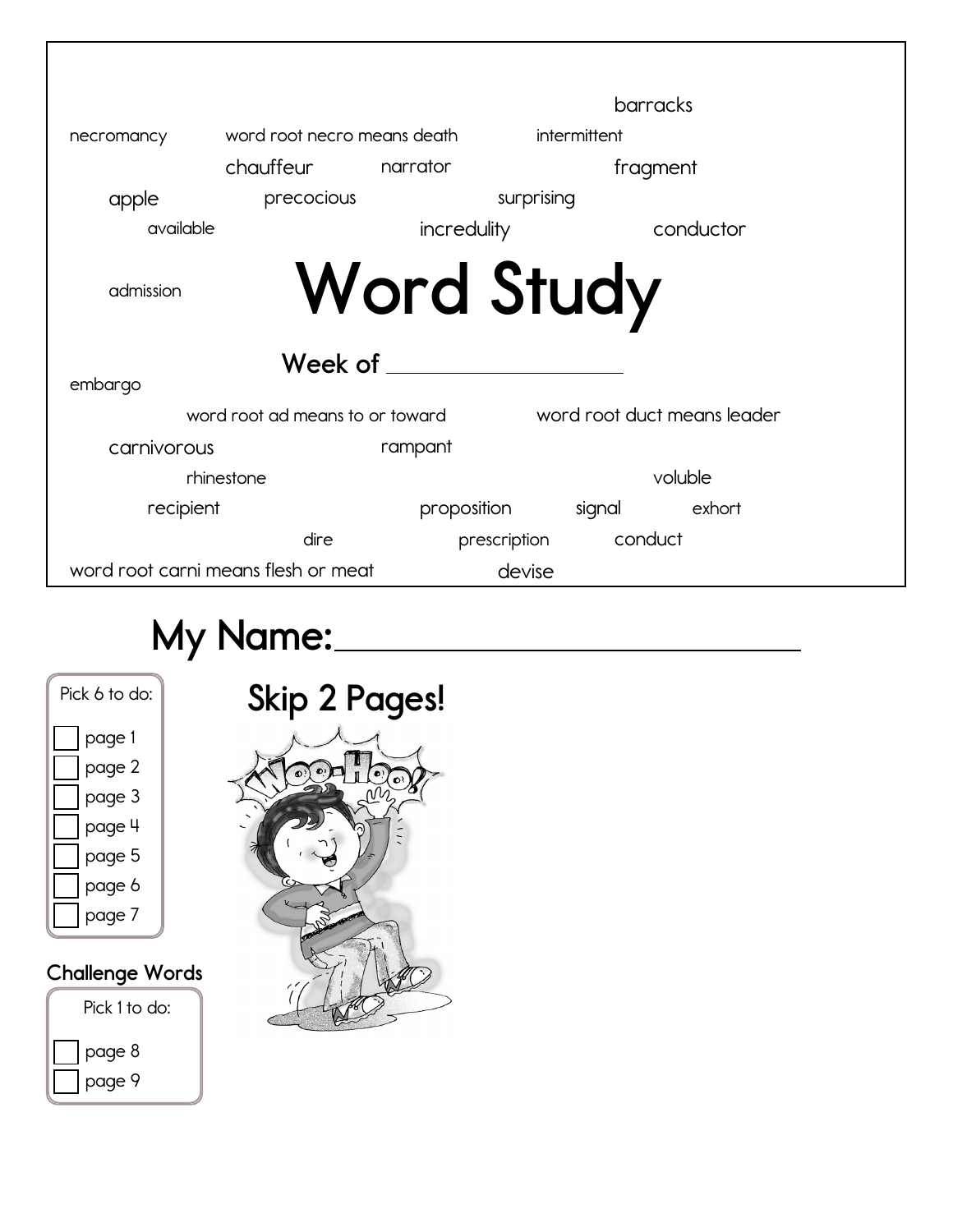| I did page 1                                                           |
|------------------------------------------------------------------------|
| Name:                                                                  |
|                                                                        |
| rhinestone • chauffeur • admit • prescription • available • narrator   |
| devise • apple • fragment • voluble • rampant • carnivorous • signal   |
| intermittent • admission • necromancy • surprising • panicked • dire   |
| recipient • embargo • proposition • capitulate • incredulity • conduct |
| exhort • precocious • tempestuous • conductor • barracks               |

Write four words that you are unable to define.

Write ten of the most difficult words to spell.

Write ten words that you have not yet written.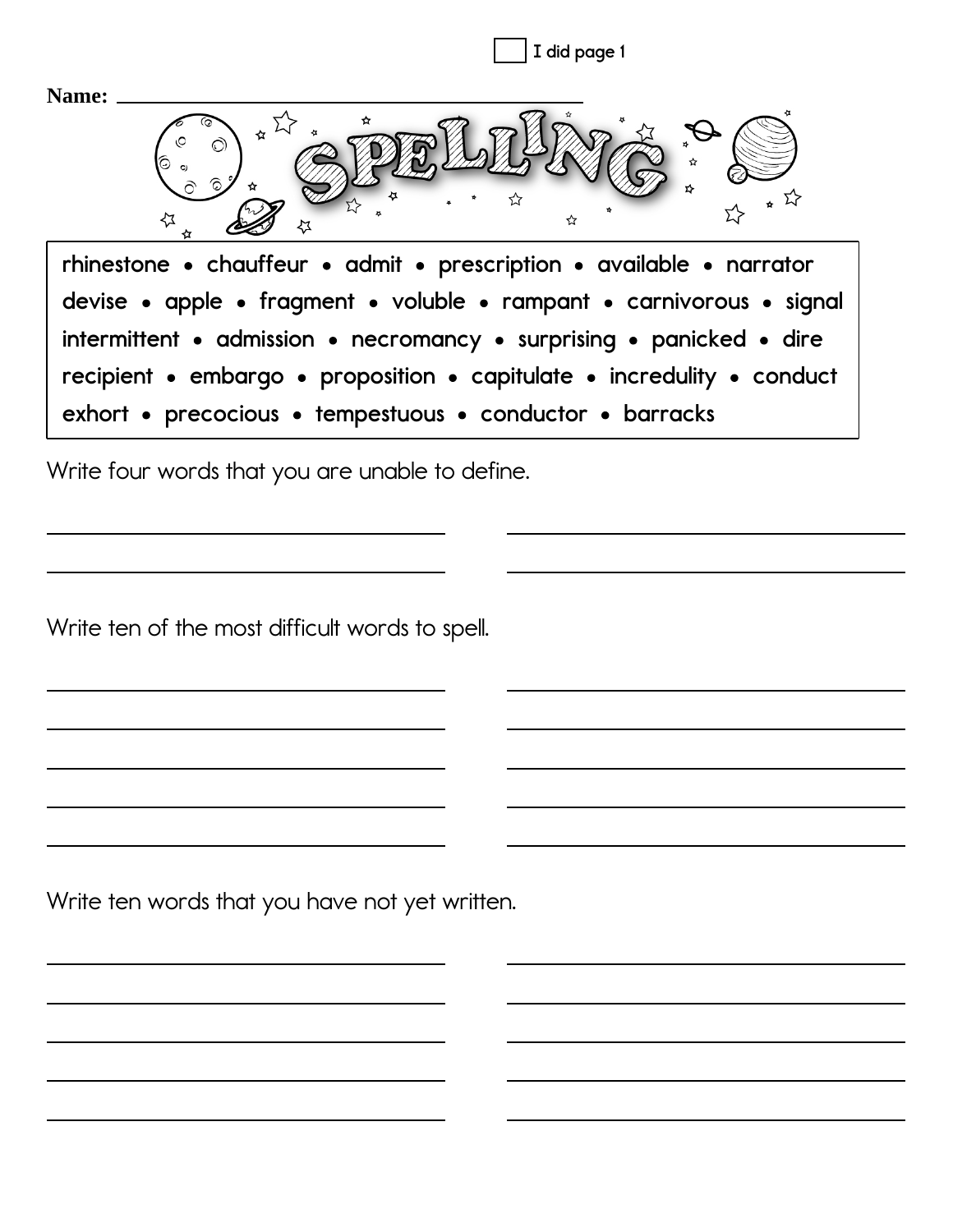**I did page 2**

edHelper

| Name: _ |                                                                                                |                     |  |  |          |                   |       |             |                     |                       |  |  |  |
|---------|------------------------------------------------------------------------------------------------|---------------------|--|--|----------|-------------------|-------|-------------|---------------------|-----------------------|--|--|--|
|         |                                                                                                |                     |  |  | to Know: | <b>Word Roots</b> |       |             |                     |                       |  |  |  |
|         | duct                                                                                           |                     |  |  |          |                   | carni |             |                     |                       |  |  |  |
|         | means leader                                                                                   |                     |  |  |          |                   |       |             | means flesh or meat |                       |  |  |  |
|         | conductor                                                                                      |                     |  |  |          |                   |       | carnivorous |                     |                       |  |  |  |
|         | conduct                                                                                        |                     |  |  |          |                   |       |             |                     |                       |  |  |  |
|         |                                                                                                |                     |  |  |          |                   | necro |             |                     |                       |  |  |  |
|         | ad                                                                                             |                     |  |  |          |                   |       | means death |                     |                       |  |  |  |
|         | means to or near                                                                               |                     |  |  |          |                   |       | necromancy  |                     |                       |  |  |  |
|         | admission                                                                                      |                     |  |  |          |                   |       |             |                     |                       |  |  |  |
|         | admit                                                                                          |                     |  |  |          |                   |       |             |                     |                       |  |  |  |
|         |                                                                                                |                     |  |  |          |                   |       |             |                     |                       |  |  |  |
|         | Vocabulary is confusing. Get to the root of the problem with word roots! Here are the answers: |                     |  |  |          |                   |       |             |                     |                       |  |  |  |
|         | conduct • leader • carnivorous • death • conductor • necromancy • flesh                        |                     |  |  |          |                   |       |             |                     |                       |  |  |  |
|         | Word with conduty dconductcxt                                                                  |                     |  |  |          |                   |       |             |                     |                       |  |  |  |
|         | the root: duct cacce conduct dgcujt                                                            |                     |  |  |          |                   |       |             |                     |                       |  |  |  |
|         | The root: carnib flehy fefs lz fleshu                                                          |                     |  |  |          |                   |       |             |                     |                       |  |  |  |
|         | means seifleshxehrleshsw                                                                       |                     |  |  |          |                   |       |             |                     |                       |  |  |  |
|         | <b>Theroot: duct</b> v leader elyaelaedor                                                      |                     |  |  |          |                   |       |             |                     |                       |  |  |  |
|         | means                                                                                          |                     |  |  |          |                   |       |             |                     | reliderk I leaderdd x |  |  |  |
|         | The root: necro death daeth dafur cth                                                          |                     |  |  |          |                   |       |             |                     |                       |  |  |  |
|         | means                                                                                          | tadeathdeahaz ljbtd |  |  |          |                   |       |             |                     |                       |  |  |  |
|         | Word with if kwnnconductor ogc                                                                 |                     |  |  |          |                   |       |             |                     |                       |  |  |  |
|         | the root: duct thonord conductor tp                                                            |                     |  |  |          |                   |       |             |                     |                       |  |  |  |
|         | Word with arnecromancy rmproo                                                                  |                     |  |  |          |                   |       |             |                     |                       |  |  |  |
|         | the root: necro                                                                                |                     |  |  |          |                   |       |             |                     | v fynopemne cromancy  |  |  |  |
|         | Word with uusuucarnivorouscz                                                                   |                     |  |  |          |                   |       |             |                     |                       |  |  |  |
|         | the root: carni v n e c a r n i v o r o u s v s u c                                            |                     |  |  |          |                   |       |             |                     |                       |  |  |  |
|         |                                                                                                |                     |  |  |          |                   |       |             |                     |                       |  |  |  |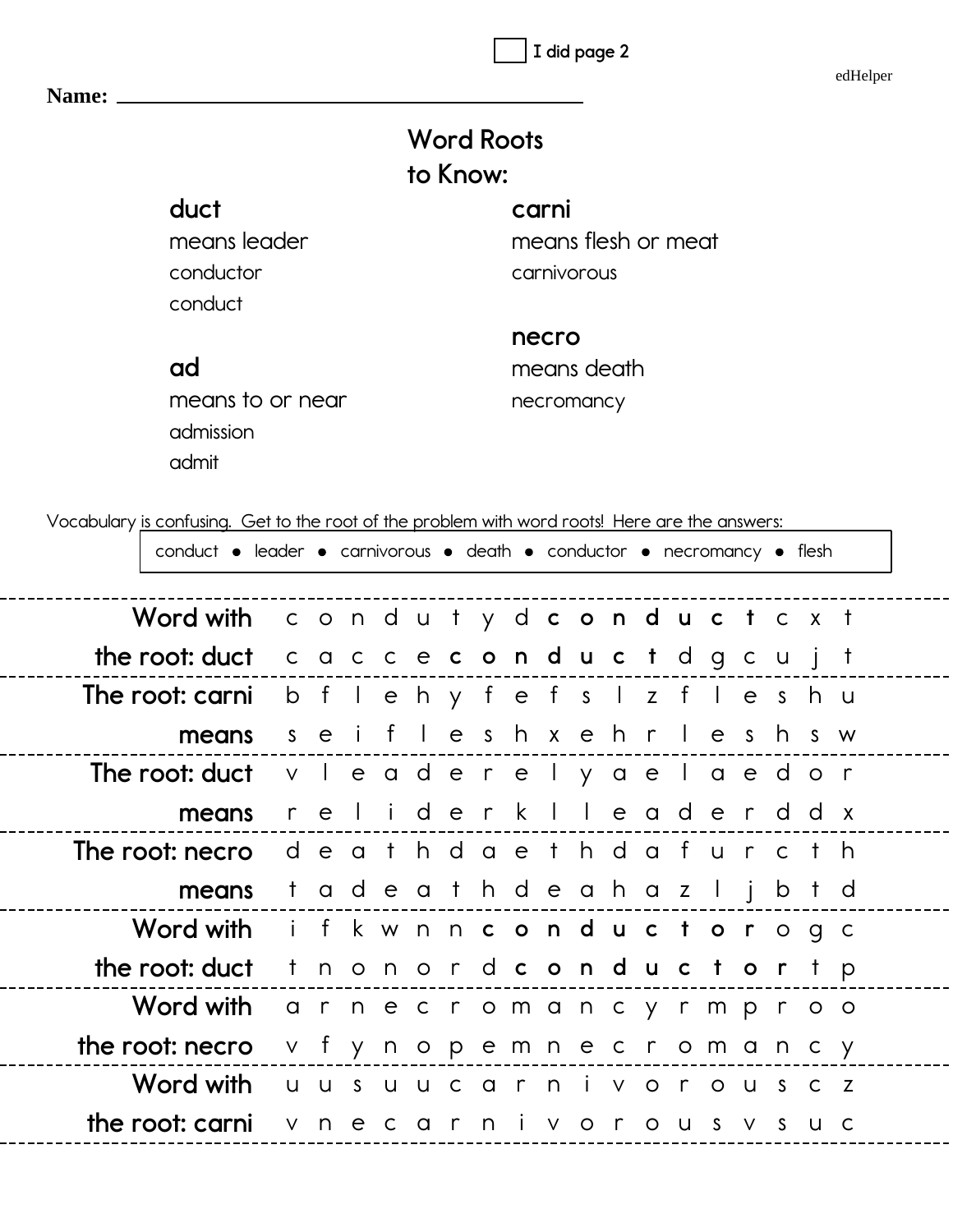**I did page 3**

edHelper

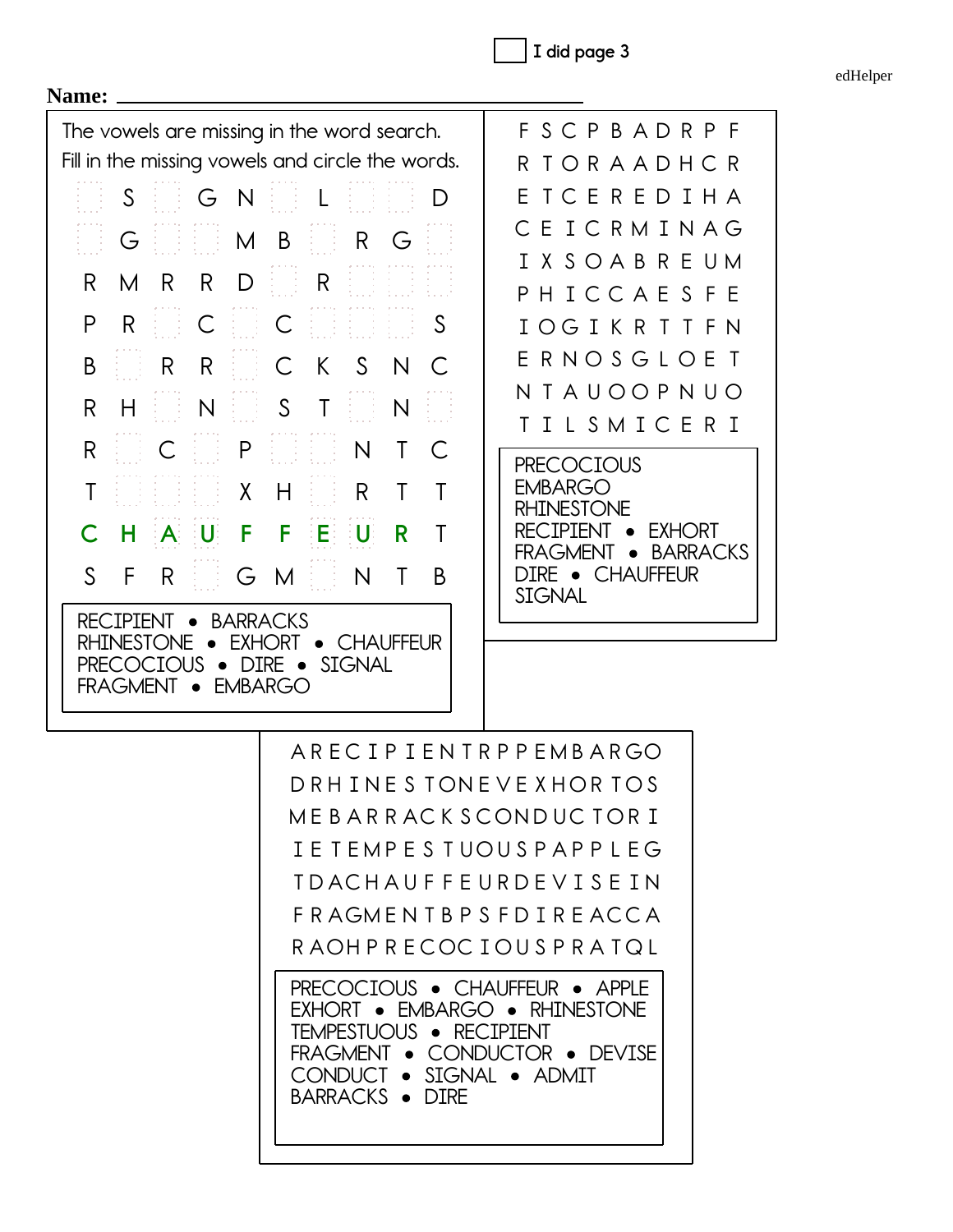I did page 4

edHelper



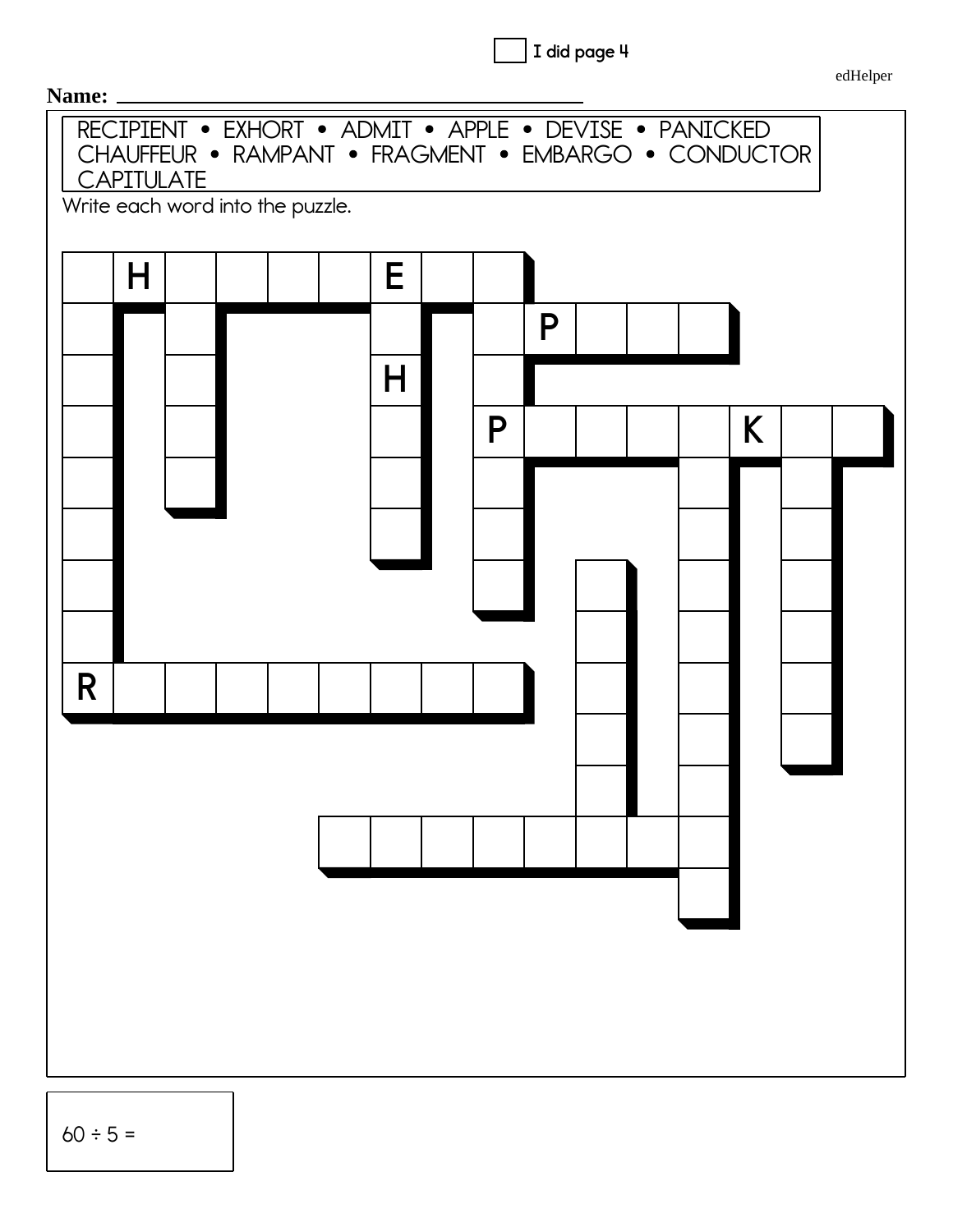|  |  |  | I did page 5 |  |
|--|--|--|--------------|--|
|--|--|--|--------------|--|

## **Name:**

admit · available · panicked · apple · precocious · devise

Each row, column, and box must have all the words from the word list. Write in the missing words.

| admit      | available |          |        |           |
|------------|-----------|----------|--------|-----------|
| devise     |           |          | admit  |           |
|            |           | panicked |        |           |
| precocious |           |          | devise |           |
| panicked   |           |          |        | available |
| available  | devise    | apple    |        |           |

| Maria rolls a die. What is the | $\vert$ In the number 757,819, the digit 8 is in what |
|--------------------------------|-------------------------------------------------------|
| chance of her rolling a 4?     | $ $ place?                                            |

| Amy and her little sister, Holly, both have<br>birthdays on the same day. Amy is sixteen<br>years old. Holly is eleven years old. Did you<br>know that Amy was once double the age of | $1 \text{ kg} = 1,000 \text{ g}$<br>$26 \text{ kg} =$ q |  |
|---------------------------------------------------------------------------------------------------------------------------------------------------------------------------------------|---------------------------------------------------------|--|
| Holly? How many years ago was that?                                                                                                                                                   | $72 \div 9 =$                                           |  |
|                                                                                                                                                                                       | What number is halfway                                  |  |

 between 8 and 14?  $\vert$  49  $+ 33$ 

NP P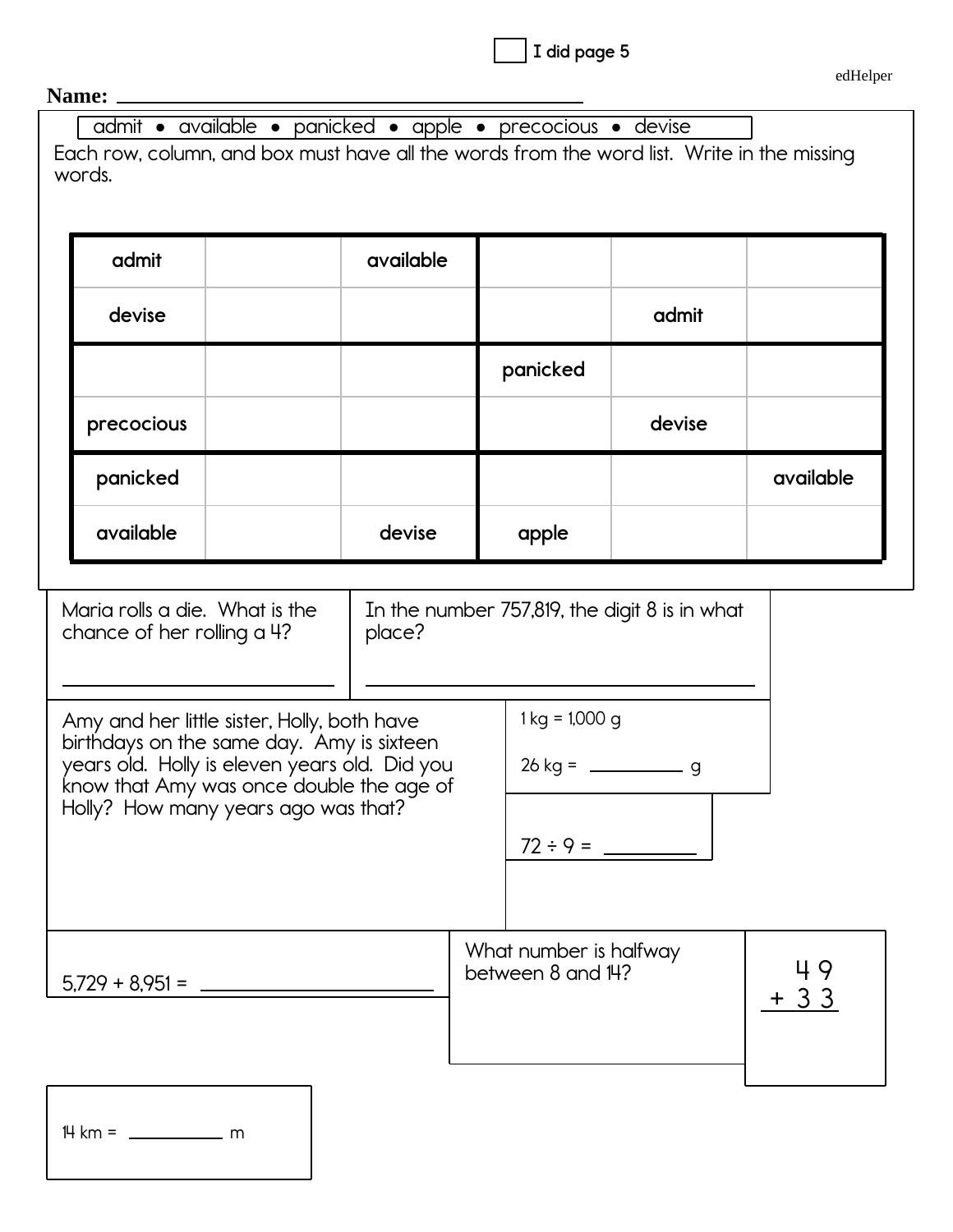|                                                                                                                                                  | I did page 6                                                                                                                                                                                                                     |
|--------------------------------------------------------------------------------------------------------------------------------------------------|----------------------------------------------------------------------------------------------------------------------------------------------------------------------------------------------------------------------------------|
|                                                                                                                                                  | edHelper                                                                                                                                                                                                                         |
| Name:<br>Each of the words below starts on the number shown. A word can go up, down, left                                                        |                                                                                                                                                                                                                                  |
| (backwards), right, or in any of the diagonal directions starting from the numbered box.                                                         |                                                                                                                                                                                                                                  |
| 2. $\angle$ RESPITES<br>1. $\blacklozenge$ PRESENCE<br><b>RIP</b><br><b>PIN</b><br><b>POTATOES</b><br><b>RED</b><br><b>PREHEAT</b><br><b>PAT</b> | 3.<br>Ч.<br><b>HIS</b><br><b>OASIS</b><br><b>VOPERATIONS</b><br><b>HAT</b><br><b>HAY</b><br><b>HER</b><br>5.<br><b>PACTS</b><br><b>HEW</b><br>$\rightarrow$ PEST<br>$+ HE$<br><b>HOP</b><br><b>PREVENT</b><br>6.<br><b>APACT</b> |
|                                                                                                                                                  | <b>POCKET</b><br>P                                                                                                                                                                                                               |
| $\mathsf{R}$<br>3<br>E<br>$\overline{H}$<br>14<br>H<br>O<br>5<br>E<br>P<br>P<br>A<br>6<br>8<br>9<br>I<br>С<br>Ε                                  | 2<br>I<br>P<br>$\mathsf{R}$<br>7.<br><b>ERR</b><br><b>ECLIPSES</b><br><b>AEGG</b><br><b>EAT</b><br>E<br>S<br>T<br>8.<br><b>MET</b><br><b>MASSIVE</b><br>$\swarrow$ MOOSE<br>9.<br><b>IS</b><br>ICE<br>$\big\{\right.}$ IDLE      |
| Can 723 be evenly divided by 10? Circle:<br>723 is evenly divisible by 10<br>723 is NOT evenly divisible by 10                                   | Jessica rolls a die. What is<br>the chance of her rolling a 1?                                                                                                                                                                   |
|                                                                                                                                                  | 76<br>3 2<br>+ 20                                                                                                                                                                                                                |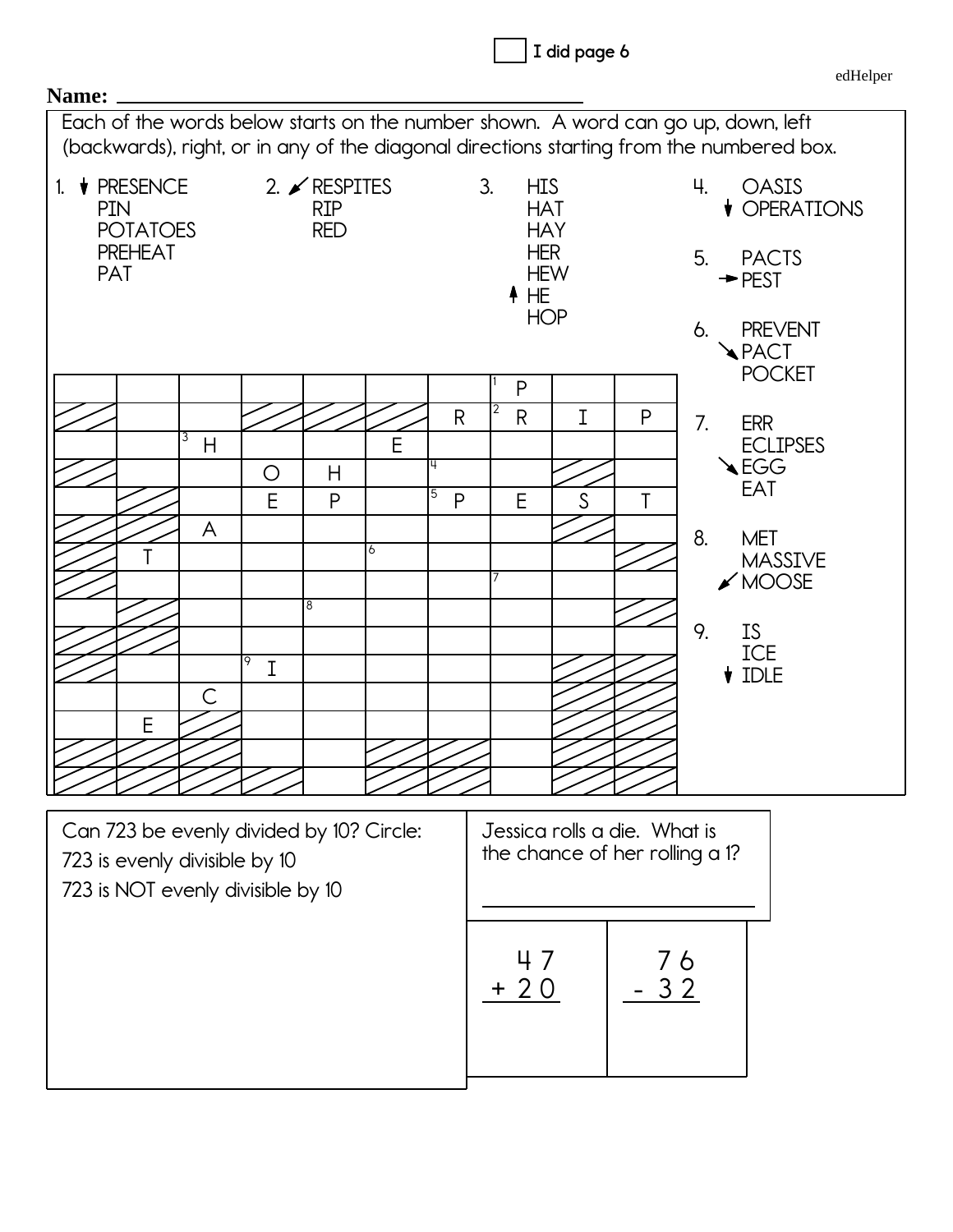|  |  | did page 7 |  |
|--|--|------------|--|
|--|--|------------|--|

| Words can be to the RIGHT, DOWN, LEFT, or UP. Every letter is used ONCE.<br>H T N E T T I M R E T N<br>$\Box$<br>I S S<br>LOVNO<br>I M D A<br>I S P A N I C K E<br>D<br>R E<br>CIOU<br>F<br>CO.<br>P<br>S<br>◯<br>Ι<br>$\circ$<br>E<br><sub>S</sub><br>H<br>I.<br><sup>N</sup><br>$\top$<br>O N<br>-P<br>YCNAMORCENADMI<br>-P |
|-------------------------------------------------------------------------------------------------------------------------------------------------------------------------------------------------------------------------------------------------------------------------------------------------------------------------------|
| E S I V E D C O N D U C T O R A                                                                                                                                                                                                                                                                                               |
|                                                                                                                                                                                                                                                                                                                               |
| Circle the addition property<br>33<br>for $33 + 159 = 159 + 33$ .<br>associative property<br>commutative property                                                                                                                                                                                                             |
|                                                                                                                                                                                                                                                                                                                               |
| $2 \times 2 =$                                                                                                                                                                                                                                                                                                                |
|                                                                                                                                                                                                                                                                                                                               |
| How many feet are in 84 inches?<br>feet                                                                                                                                                                                                                                                                                       |
|                                                                                                                                                                                                                                                                                                                               |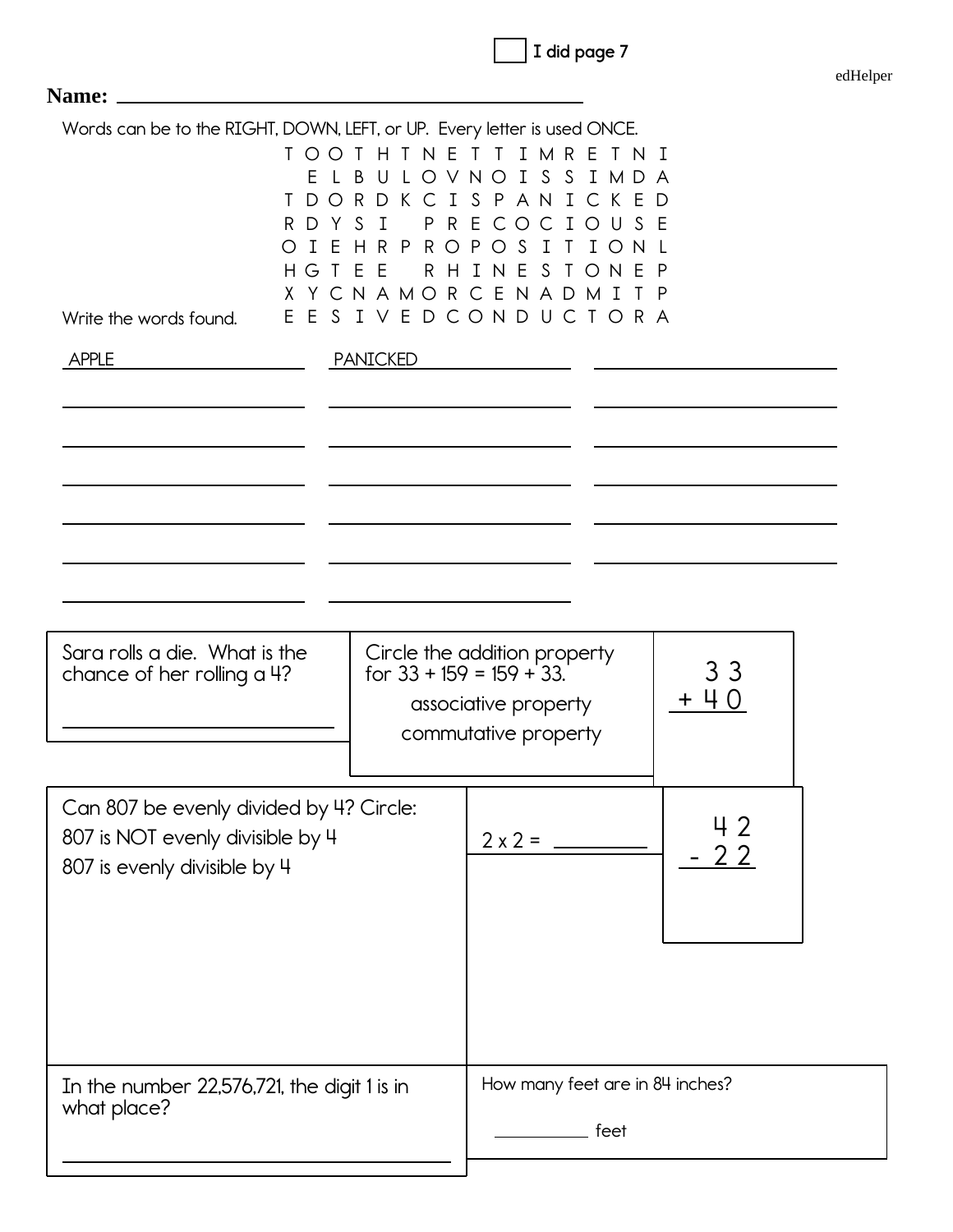|  | $\,$ , I did page 8 |  |
|--|---------------------|--|
|  |                     |  |

## **Name:**

Circle words to the RIGHT or DOWN. When you are done, use the letters that are left to find a mystery word. Put a square around each letter left over. The first 2 letters that do not form a word are rectangled.

R E V I S I O N A D V E R B M I D I F F E R H A B I T E SE MIRI BURIALT U VIIIPO MALICEE R A D E A D A P T T U N N E L R P L E R U N N E C E S S A R Y V RUCFT TEMPERE I A E E A R R A N G E M E N T T S T N C I M P A R T I A L O E E T T S U P E R L A T I V E Write the words found. 

The secret word is all that is left. It consists of all the letters that did not form a word. What is it?



Using the words from the puzzle, write a different word on each line. Explain what it means.

| $5.$ $\overline{\phantom{a}}$ |
|-------------------------------|
|                               |